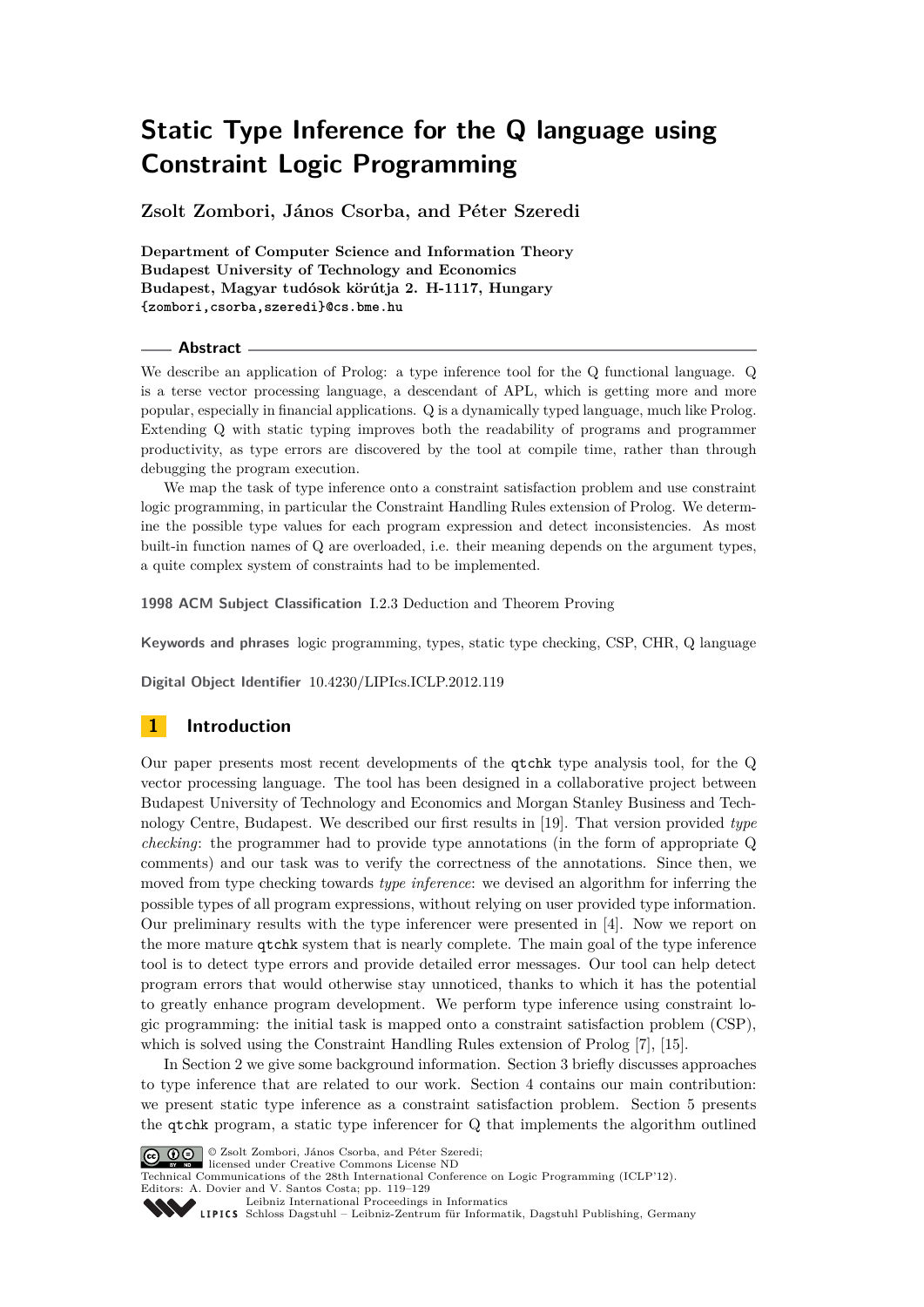in Section [4.](#page-3-0) Due to lack of space, we only address type inference proper. More details about parsing Q programs and the system architecture can be found in [\[19\]](#page-10-0). In Section [6](#page-8-0) we evaluate our tool.

# <span id="page-1-0"></span>**2 Background**

In this section we present the Q programming language. Due to lack of space we do not describe the necessary background related to constraint logic programming: we expect the readers to be familiar with the constraint satisfaction problem, the Prolog language and the Constraint Handling Rules (CHR) extension of Prolog.

# **2.1 The Q Programming Language**

Q is a highly efficient vector processing functional language, which is well suited to performing complex calculations quickly on large volumes of data. Consequently, numerous investment banks (Morgan Stanley, Goldman Sachs, Deutsche Bank, Zurich Financial Group, etc.) use this language for storing and analysing financial time series<sup>1</sup>. The Q language  $[1]$ first appeared in 2003 and is now (February 2012) so popular, that it is ranked among the top 50 programming languages by the TIOBE Programming Community [\[18\]](#page-10-3).

**Types** Q is a strongly typed, dynamically checked language. This means that while each variable is associated with a well-defined type, the type of a variable is not declared explicitly, but stored along its value during execution. The most important types are as follows:

- **Atomic types** in Q correspond to those in SQL with some additional date and time related types that facilitate time series calculations. Q has the following 16 atomic types: boolean, byte, short, int, long, real, float, char, symbol, date, datetime, minute, second, time, timespan, timestamp.
- **Lists** are built from Q expressions of arbitrary types, e.g. (1;2.2;'abc) is a list comprising two numbers and a symbol.
- **Dictionaries** are a generalisation of lists and provide the foundation for tables. A dictionary is a mapping given by exhaustively enumerating all domain-range pairs. E.g.,  $((a, b)$  !  $(1, 2)$  is a dictionary that maps symbols a,b to integers 1,2, respectively.
- **Tables** are lists of special dictionaries that correspond to SQL records.
- **Functions** correspond to mathematical mappings specified by an algorithm.  $\overline{a}$

**Main Language Constructs** As Q is a functional language, functions form the basis of the language. A function is composed of an optional parameter list and a body comprising a sequence of expressions to be evaluated. Function application is the process of evaluating the sequence of expressions obtained after substituting actual arguments for formal parameters. For example, the expression  $f: \{ [x] \, $[x>0; sqrt x; 0] \}$  defines a function of a single argument *x*, returning  $\sqrt{x}$ , if  $x > 0$ , and 0 otherwise. Input and return values of functions can also be functions. While being a functional language, Q also has imperative features, such as multiple assignment<sup>2</sup> of variables and loops.

<sup>1</sup> Kx-Systems: <http://kx.com/Customers/end-user-customers.php>

<sup>&</sup>lt;sup>2</sup> Assignment is denoted by a colon, e.g.  $x:x*2$  doubles the value of the variable  $x$ .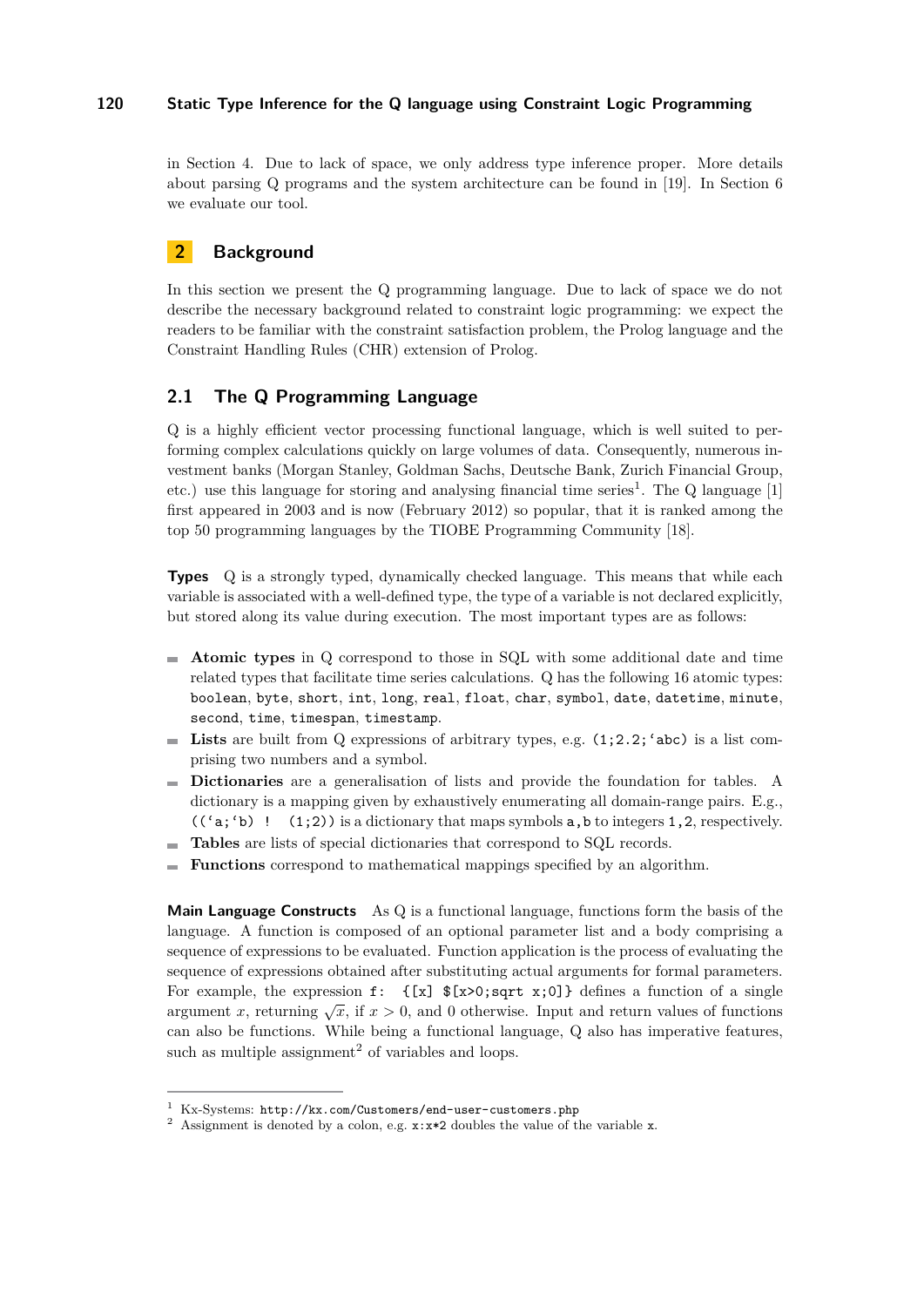**Type restrictions in Q** The program code environment can impose various kinds of restrictions on types of expressions. In certain contexts, only one type is allowed. For example, in the do-loop  $d\sigma[n;x:x*2]$ , the first argument is required to be an integer. In other cases we expect a polymorphic type, such as a list  $(iist(A),$  where A is an arbitrary type). In the most general case, there is a restriction involving the types of several expressions. For instance, in the expression  $x = y + z$ , the type of x depends on those of y and z. A type analyser for Q has to use a framework that allows for formulating all type restrictions that can appear in the program.

## <span id="page-2-1"></span>**2.2 Restriction of the Q language for type reasoning**

Q is a very permissive language. In consultation with experts at Morgan Stanley we decided to impose some restrictions on the language supported by the inference tool, in order to promote good coding practice and make the type analyser more efficient.

With multiple assignment variables and dynamic typing, Q allows for setting a variable to a value of type different from that of the current value. However, this is not the usual practice and it defies the very goal of type checking. Hence we agreed that each variable should have a single type in a program, otherwise the type analyser gives an error message.

Other restrictions concern the types of the built-in functions. Most built-in functions in Q are highly overloaded, thanks to which some functions do not raise errors for certain "strange" arguments. For example, the built-in function last takes a list as argument and returns the last element of the list. However, this function works on atomic arguments as well: it simply returns the input argument. To increase the efficiency of the type reasoner we decided to ignore some special meanings of some built-in functions. For example, we neglected this special meaning of the last function. Consequently, we infer that the argument of the last function is a list, which is not necessarily true in general.

# <span id="page-2-0"></span>**3 Related Work**

One of the first algorithms for type inference is the Hindley-Milner type system [\[8\]](#page-9-3). It associates the program with a set of equations which can be solved by unification. It supports parametric polymorphism, i.e., allows for using type variables. Most type systems for statically typed functional languages are extensions of the Hindley-Milner system, for example the ML family [\[14\]](#page-10-4) and Haskell [\[9\]](#page-9-4). We also find several examples of dynamically typed languages extended with a type system allowing for type checking and type inference. These attempts aim to combine the safeness of static typing with the flexibility of dynamic typing. [\[12\]](#page-10-5) describe a polymorphic type system for Prolog.

A major limitation of the Hindley-Milner system is that it requires disjoint types. This limitation is lifed in *subtyping* [\[2\]](#page-9-5), which is a generalisation of Hindley-Milner. Here, the input program is mapped into type constraints of the form  $U \subseteq V$  where *U* and *V* are types. [\[11\]](#page-10-6) and [\[10\]](#page-10-7) present type checking tools for Erlang, a dynamically typed functional language, based on subtyping. They introduce the notion of success typing: in case of potential type errors, they assume that the programmer knows what he wants and only reject programs where the type error is certain. Their tool aims to automatically discover hidden type information, without requiring any alteration of the code. Q is a dynamically typed functional language, just like Erlang. While the language naturally yields many constraints of the form  $U \subseteq V$ , subtyping is not sufficient to capture all constraints related to types. Built-in functions are highly overloaded (ad-hoc polymorphism), and we need more sophisticated tools, like constraint logic programming, to formulate and handle complex constraints. [\[5\]](#page-9-6) report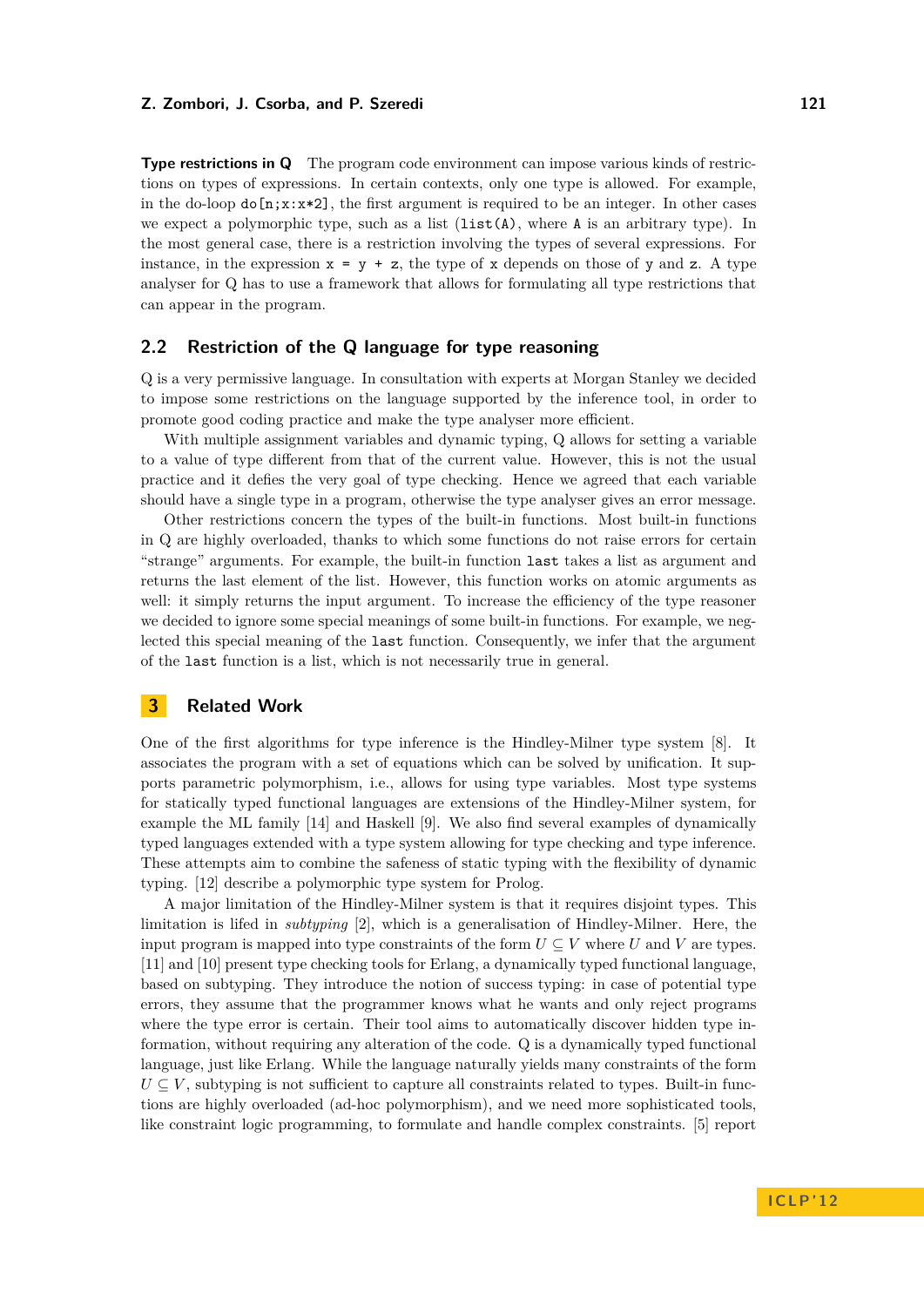on using constraints in type checking and inference for Prolog. They transform the input logic program with type annotations into another logic program over types, whose execution performs the type checking. [\[17\]](#page-10-8) describe a generic type inference system for a generalisation of the Hindley-Milner approach using constraints, and also report on an implementation using Constraint Handling Rules. The  $CLP(\mathcal{SET})$  [\[6\]](#page-9-7) framework provides constraint logic reasoning over sets. Our solution has many similarities to  $CLP(\mathcal{SET})$  as types can be easily seens as sets of expressions. The main difference is that we have to handle infinite sets.

# <span id="page-3-0"></span>**4 Type Inference as a Constraint Satisfaction Problem**

In this section we give an overview of our approach of transforming the problem of type reasoning into a CSP. Type reasoning starts from a program code that can be seen as a complex expression built from simpler expressions. Our aim is to assign a type to each expression appearing in the program in a coherent manner. The types of some expressions are known immediately (atomic expressions, certain built-in functions), besides, the program syntax imposes restrictions between the types of certain expressions. The aim of the reasoner is to assign a type to each expression that satisfies all the restrictions.

We associate a CSP variable with each subexpression of the program. Each variable has a domain, which initially is the set of all possible types. Different type restrictions can be interpreted as constraints that restrict the domains of some variables. In this terminology, the task of the reasoner is to assign a value to each variable from the associated domain that satisfies all the constraints. However, our task is more difficult than a classical CSP, because there are infinitely many types, which cannot be represented explicitly in a list.

# **4.1 Type Language for Q**

We describe the type language developed for Q. We allow polymorphic type expressions, i.e., any part of a complex type expression can be replaced with a variable. Expressions are built from atomic types and variables using type constructors. The abstract syntax of the type language – which is also the Prolog representation of types – is as follows:

```
TypeExpr =
```

```
AtomicTypes | TypeVar | symbol(Name ) | any
| list(TypeExpr ) | tuple([TypeExpr ,...,TypeExpr ])
| dict(TypeExpr , TypeExpr ) | func(TypeExpr , TypeExpr )
```
- **AtomicTypes** This is shorthand for the 16 atomic types of Q. Furthermore, the numeric keyword can be used to denote a type consisting of all numeric values.
- **TypeVar** represents an arbitrary type expression, with the restriction that the same variables stand for the same type expression. Type variables allow for defining polymorphic type expressions, such as  $list(A) \rightarrow A$  and  $tuple([A, A, B]).$
- **symbol(Name)** This is a degenerate type, as it has a single instance only, namely the provided symbol. Nevertheless, it is important because in order to support certain table operations, the type reasoner needs to know what exactly the involved symbols are.

**any** This is a generic type description, which denotes all data structures allowed by Q.

**list(TE)** The set of all lists whose elements are from the set represented by *TE*.

**tuple([TE<sub>1</sub>, ...,**  $TE_k$ ]) The set of all lists of length *k*, such that the *i*<sup>th</sup> element is from the set represented by *TE<sup>i</sup>* .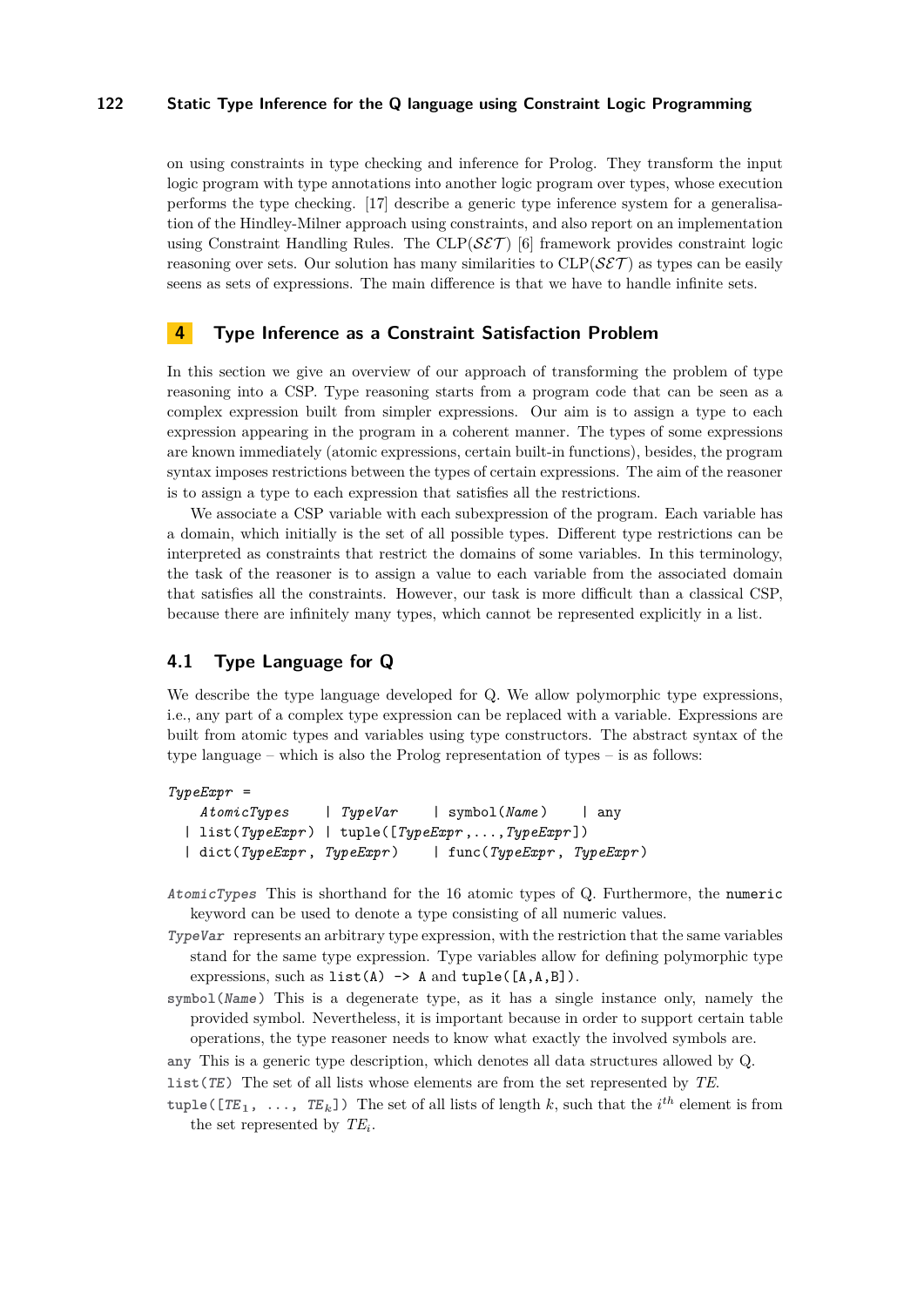$\text{dict}(TE_1, TE_2)$  The set of all dictionaries, defined by an explicit association between a domain list  $(T E_1)$  and a range list  $(T E_2)$  via positional correspondence. For example, the dictionary ('name;'date) ! ('Joe; 1962) has type

 $\text{\tt dict}(\texttt{tuple}(\texttt{[symbol}(\texttt{name}), \texttt{symbol}(\texttt{date})])$ , $\texttt{tuple}(\texttt{[symbol}(\texttt{Joe}), \texttt{int}]))^3$ .

**func(TE <sup>1</sup>, TE <sup>2</sup>)** The set of all functions, such that the domain and range are from the sets represented by  $TE_1$  and  $TE_2$ , respectively.

### **4.2 Domains**

Type expressions can be embedded into each other (e.g. list(int), list(list(int)), etc.), and tuples can be of arbitrary length, consequently we have infinitely many types, which makes representing domains more difficult. Furthermore, the types determined by the type language are not disjoint. For example 1.1f might have type float or numeric as well. It is evident that every expression which satisfies type float also satisfies type numeric, i.e., float is a *subtype* of numeric. We will use the subtype relation to represent infinite domains finitely as intervals: a domain will be represented with an upper and a lower bound.

**Partial Ordering** We say that type expression  $T_1$  is a subtype of type expression  $T_2$  ( $T_1 \leq T_2$ )  $T_2$ ) if and only if, all expressions that satisfy  $T_1$  also satisfy  $T_2$ . The subtype relation determines a partial ordering over type expressions. For example, consider the tuple([int,int]) type which represents lists of length two, both elements being integers. Every expression that satisfies tuple([int,int]) also satisfies list(int), i.e., tuple([int,int]) is a subtype of list(int). For atomic expressions it is trivial to check if one type is the subtype of another. Complex type expressions can be checked using some simple recursive rules. For example, list(A) is a subtype of list(B) exactly if A is subtype of B.

**Finite Representation of the Domain** The domain of a variable is initially the set of all types, which can be constrained with different upper and lower bounds.

An upper bound restriction for variable  $X_i$  is a list  $L_i = [T_{i1}, \ldots, T_{in_i}]$ , meaning that the upper bound of  $X_i$  is  $\bigcup_{j=1}^{n_i} T_{ij}$ , i.e., the type of *X<sub>i</sub>* is a subtype of some element of  $L_i$ . Disjunctive upper bounds are very common and natural in Q, for example, the type of an expression might have to be either list or dict. The conjunction of upper bounds is easily described by having multiple upper bounds. If we have two upper bounds *L*<sup>1</sup> and *L*<sup>2</sup> on the same variable  $X_i$ , this means the value of  $X_i$  expression has to be in  $\bigcup (T_{1j} \cap T_{2k})$ , for all  $1 \leq j \leq n_1$  and  $1 \leq k \leq n_2$ .

A lower bound restriction for variable  $X_i$  is a single type expression  $T_i$ , meaning that  $T_i$  is a subtype of the type of  $X_i$ . For lower bounds, it is their union which is naturally represented by having multiple constraints: if  $X$  has two lower bounds  $T_1$  and  $T_2$ , then  $T_1 \cup T_2$  has to be subtype of the type of *X*. We do not use lists for lower bounds and hence cannot represent the intersection of lower bounds. We chose this representation because no language construct in Q yields a conjunctive lower bound.

With the following example we demonstrate that lower and upper bounds are natural restrictions in Q: In the code a: f[b] function f is applied to b and the result is assigned to a. Suppose the type of f turns out to be a map from numeric to tuple([int, int]). We can infer that the type of b must be at most numeric, which can be expressed with an

**I C L P ' 1 2**

<sup>&</sup>lt;sup>3</sup> To facilitate type inference for tables, we include detailed information on the domain/range of a dictionary in its type. (A record is a dictionary with the domain being a list of column names.)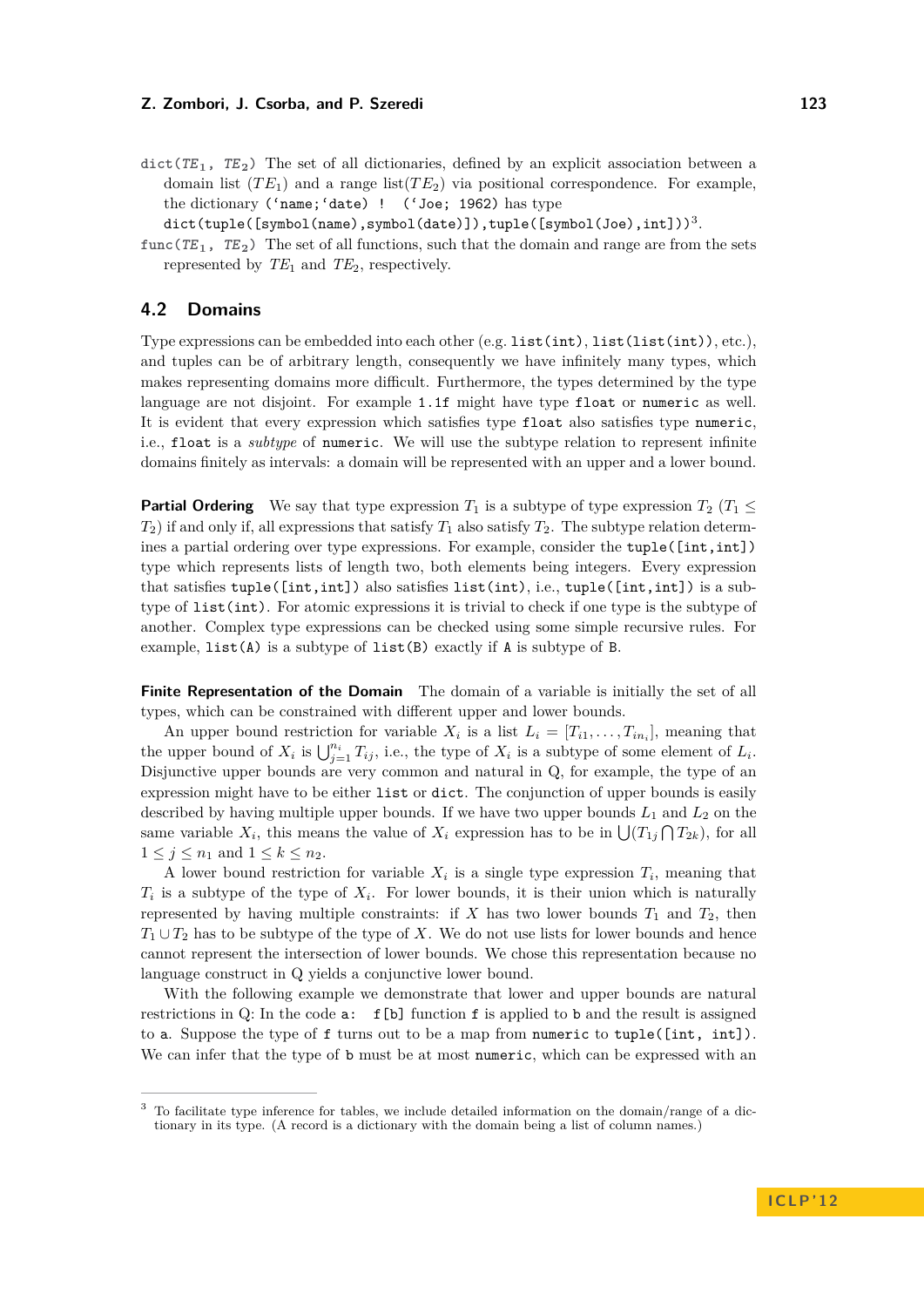upper bound. The result of  $f$  of  $b$  has the type  $tuple([int,int])$ , which means, that the type of a must be at least tuple([int,int]), which can be expressed with a lower bound. If later the type of a turns out to be  $list(int)$  (a list of integers) and the type of b to be e.g. float, then the above expression is type correct.

## **4.3 Constraints**

After parsing – where we build an abstract syntax tree representation of the input program – the type analyser traverses the abstract syntax tree and imposes constraints on the types of the subexpressions. The constraints describing the domain of a variable are particularly important, we call them *primary constraints*. These are the upper and lower bound constraints. We will refer to the rest of the constraints as *secondary constraints*. Secondary constraints eventually restrict domains by generating primary constraints, when their arguments are sufficiently instantiated (i.e., domains are sufficiently narrow). Constraints that can be used for type inference can originate from the following sources in a Q program:

- **Built-in functions** For every built-in function, there is a well-defined relationship between the types of its arguments and the type of the result. These relations are expressed by adequate – sometimes quite complicated – constraints.
- **Atomic expressions** The types of atomic expressions are revealed already by the parser, so for example, 2.2f is immediately known to be a float.
- **Variables** Local variables are made globally unique by the parser, so variables with the same name must have the same type. We ensure this by equating their corresponding domains.
- **Program syntax** Most syntactic constructs impose constraints on the types of their constituent constructs. For example, the first argument of an if-then-else construct must be int or boolean. Another example is the assignment construct. The type of the left side has to be at least as "broad" as the type of the right side. It means the type of the right side is subtype of the type of the left side.

# **4.4 Constraint Reasoning**

In this subsection we describe how the constraints are used to infer possible types. Constraint reasoning is based on a *production system* [\[13\]](#page-10-9), i.e., a set of IF-THEN rules. We maintain a *constraint store* which holds the constraints to be satisfied for the program to be type correct. We start out with an initial set of constraints. A production rule fires when certain constraints appear in the store and results in adding or removing some constraints. With CHR terminology, we say that each rule has a head part that holds the constraits necessary for firing and a body containing the constraints to be added. The constraints to be removed are a subset of the head constraints. One can also provide a guard part to specify more refined firing conditions.

The semantics of the constraints is given by describing their consequences and their interactions with other constraints. At each step we systematically check for rules that can fire. The more rules we provide the more reasoning can be performed.

Primary constraints represent variable domains. If a domain turns out to be empty, this indicates a type error and we expect the reasoner to detect this. Hence, it is very important for the constraint system to handle primary constraints as "cleverly" as possible. For this, we formulated rules to describe the following interactions on primary constraints<sup>4</sup>:

<sup>4</sup> Concrete examples of rules will be given in Section [5.](#page-7-0)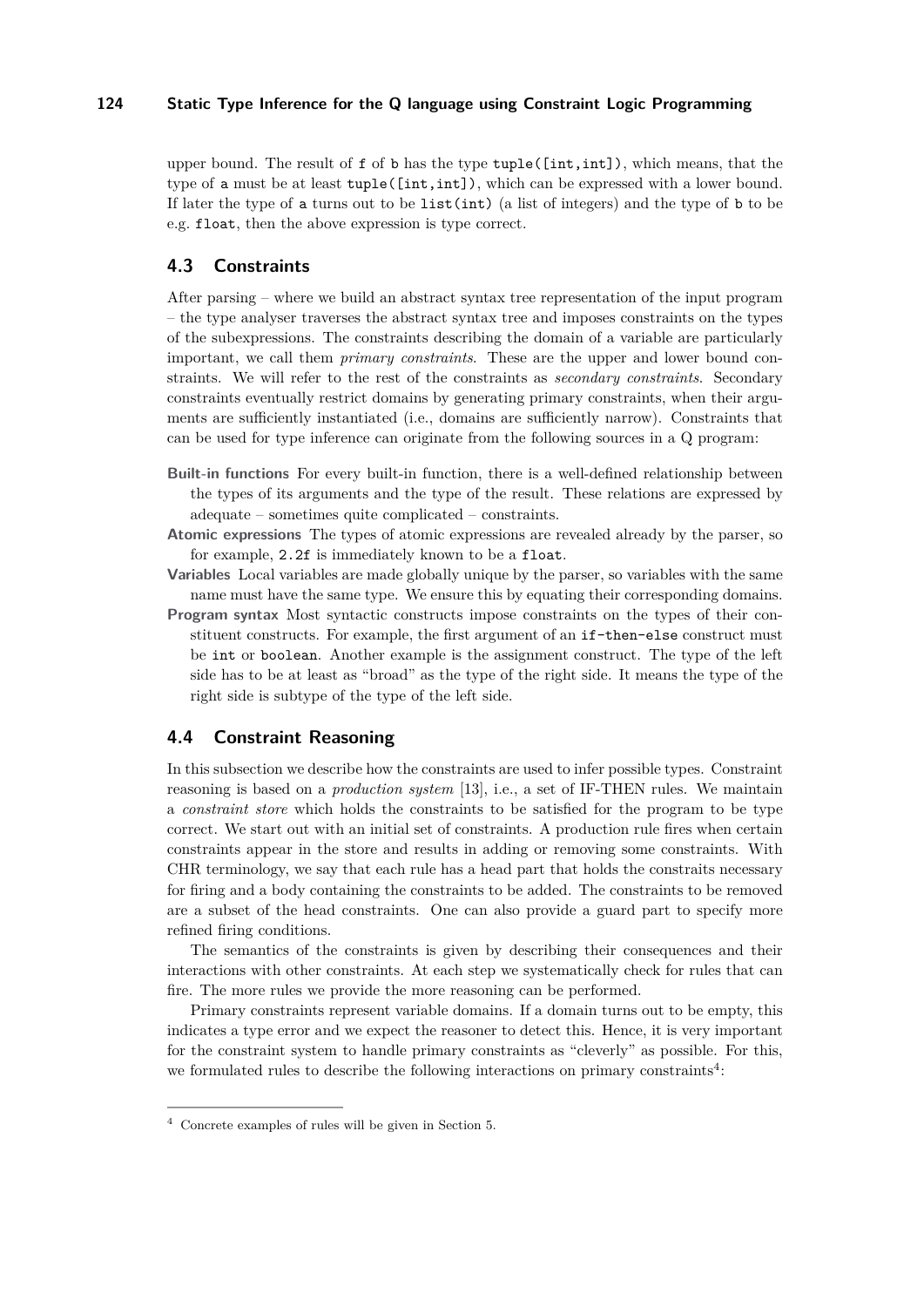- Two upper bounds on a variable should be replaced with their intersection.
- Two lower bounds on a variable should be replaced with their union.  $\rightarrow$
- If a variable has an upper and a lower bound such that no type satisfies both, then the  $\rightarrow$ clash should be made explicit by setting the upper bound to the empty set.
- Upper and lower bounds can be polymorphic, i.e., they might contain other variables. From the fact that the lower bound must be a subtype of the upper bound, we can propagate constraints to the variables appearing in the bounds.

Secondary constraints connect different variables and restrict several domains. Unfortunately, it is not realistic to capture all interactions of secondary constraints as that would require exponentially many rules in the number of constraints. Hence, we only describe (fully) the interaction of secondary constraints with primary constraints, i.e., we formulate rules of the form: if certain arguments of the constraints are within a certain domain, then some other argument can be restricted. E.g., if there is a summation in Q and we know that the arguments are numeric values, then the result must be either integer or float. If the second argument later turns out to be float, then the result must be float. At this point, there is nothing more to be inferred and the constraint can be eliminated from the store.

Our aim is to eventually eliminate all secondary constraints. If we manage to do this, the domains described by the primary constraints constitute the set of possible type assignments to each expression. In case some domain is the empty set, we have a type error. Otherwise, we consider the program type correct.

If the upper and lower bounds on a variable determine a singleton set, then we say that it is *instantiated*. If all arguments of a secondary constraint are instantiated, then there are two possibilities. If the instantiation satisfies the constraint, then the latter can be removed from the store. Otherwise, the constraint fails.

**Error Handling** As we parse the input program, we generate constraints and add them to the constraint store. The production rules automatically fire whenever they can. If some domain gets restricted to the empty set, this means that the corresponding expression cannot be assigned any type, i.e., we have a type error. At this point we mark the erroneous expression, as well as the primary constraints whose interaction resulted in the empty domain. This information  $-$  along with the position of the expression  $-$  is used to generate an error message. The primary constraints are meant to justify the error. Once the error has been detected and noted, we roll back to the addition of the last constraint and simply proceed by skipping the constraint. This way, the type analyser can detect more than one error during a single run.

**Labeling** Eventually, after all constraints have been added, we obtain a constraint store such that none of the rules can fire any more. There are three possibilities:

- There were some discovered errors. Then we display the collected error messages and  $\sim$ terminate the type inference algorithm.
- There were no type errors found and only primary constraints remain. In this case the domains described by the primary constraints all contain at least one element. Any type assignment from the respective domains satisfies all constraints, so the type analyser stops with success.
- No type errors were found, however, some secondary constraints remain. In order to decide if the constraints are consistent, we do *labeling*.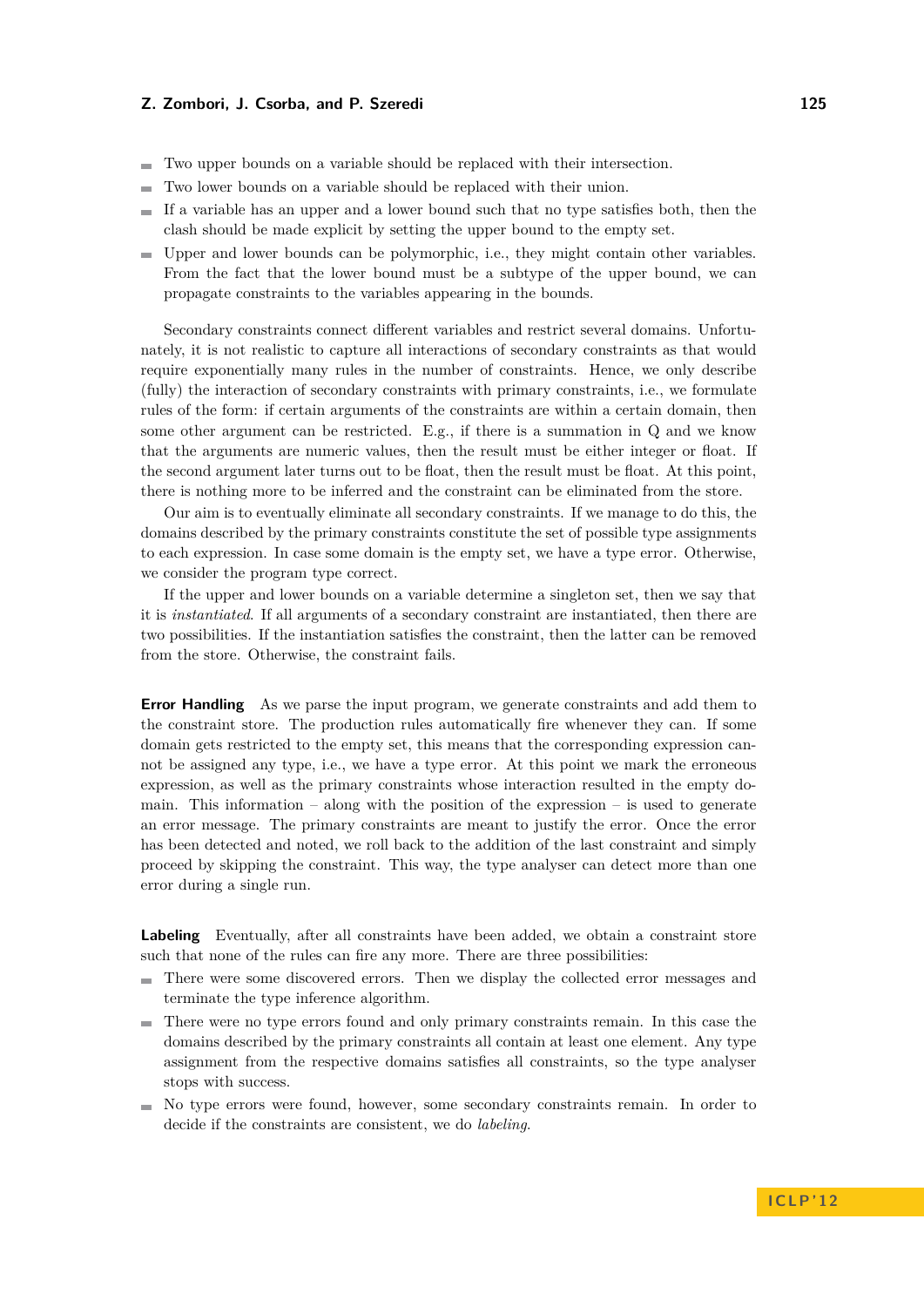Labeling is the process of systematically assigning values to variables from within their domains. The assignments wake up production rules. We might obtain a failure, in which case we roll back until the last assignment and try the next value. Eventually, either we find a type assignment to all variables that satisfies all constraints or we find that there is no consistent assignment. In the first case we indicate that there is no type error. In the second case, however, we showed that the type constraints are inconsistent, so an error message to this effect is displayed. Due to the potentially large size of the search space traversed in labeling, it looks very difficult to provide the user with a concise description of the error.

# <span id="page-7-0"></span>**5 Implementation – the qtchk program**

We built a Prolog program called qtchk that implements the type analysis described in Section [4.](#page-3-0) It runs both in SICStus Prolog 4.1 [\[16\]](#page-10-10) and SWI Prolog 5.10.5. It consists of over 8000 lines of code<sup>5</sup> . Constraint reasoning is performed using Constraint Handling Rules. Q has many irregularities and lots of built-in functions (over 160), due to which a complex system of constraints had to be implemented using over 60 constraints. The detailed user manual for qtchk can be found in [\[3\]](#page-9-8) that contains lots of examples along with the concrete syntax of the Q language.

## **5.1 Representing variables**

All subexpressions of the program are associated with CSP variables. In case some constraint fails, we need to know which expression is erroneous in order to generate a useful error message. If the arguments of the constraints are variables, we do not have this information at hand. Hence, instead of variables we use identifiers  $ID = id(N, Type, Error)^6$ , which consist of three parts: an integer N which uniquely identifies the corresponding expression, the type proper Type (which is a Prolog variable before the type is known) and an error flag Error which is used for error propagation. We use the same representation for type variables in polymorphic types, e.g. the type list(X) may be represented by list(id(2)).

## **5.2 Constraint Reasoning**

Constraint reasoning is performed using the Constraint Handling Rules library of Prolog. CHR has proved to be a good choice as it is a very flexible tool for describing the behaviour of constraints. Any constraint involving arbitrary Prolog structures could be formulated. We illustrate our use of CHR by presenting some rules that describe the interaction of primary constraints. Our two primary constraints are

 $\blacksquare$  subTypeOf(ID, L): The type of identifier ID is a subtype of some type in L, where L is a list of polymorphic type expressions.

superTypeOf(ID,T): The type of ID is a supertype of T, a polymorphic type expression. With polymorphic types we can restrict the domain by a type expression containing the type of another identifier. If the type of such an identifier becomes known, the latter is replaced with the type in the constraint. For example, if we have constraints

subTypeOf(id(1),[float,list(id(2))]), superTypeOf(id(1),tuple([id(3),int]) and the types of id(2) and id(3) later both turn out to be int, then the constraints are automatically replaced with

 $5$  We are happy to share the code over e-mail with anyone interested in it.

<sup>&</sup>lt;sup>6</sup> In order to make the following examples easier to read, we will write  $id(N)$  instead of  $id(N, Type, Error)$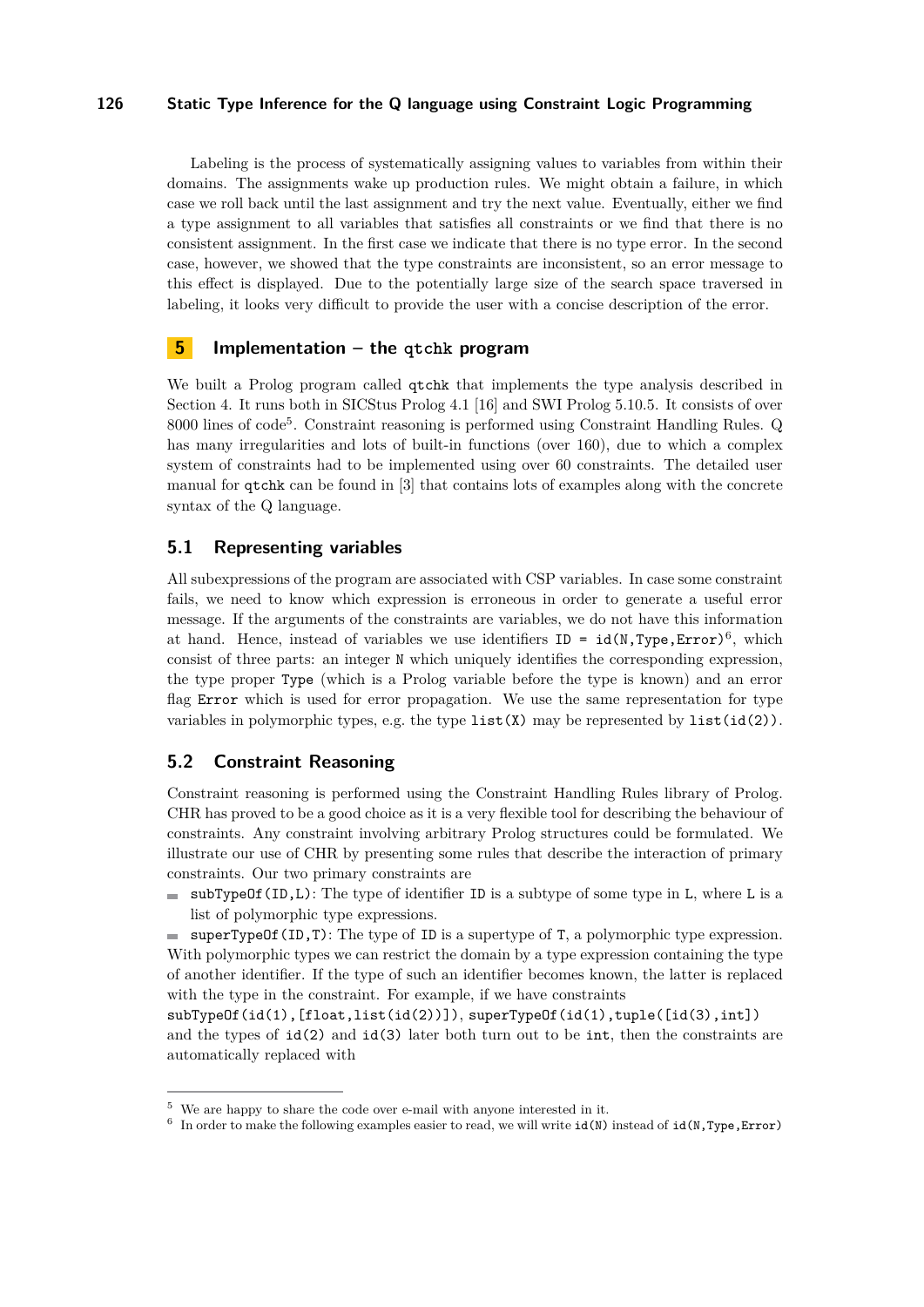subTypeOf(id(1),[float,list(int)]), superTypeOf(id(1),tuple([int,int]). Due to the lower bound, float can be eliminated from the upper bound. This is performed by the following CHR rule:

```
superTypeOf(X, A) \setminus subTypeOf(X, B0) \iff eliminate\_sub(A, B0, B) |
      create log entry(eliminate sub(X,A,B0,B)), subTypeOf(X, B).
```
We make use of the Prolog predicate  $eliminate\_sub(A,BO, B)$ , which expresses that the list of upper bounds B0 can be reduced to a proper subset B based on lower bound A. We obtain: subTypeOf(id(1),[list(int)]), superTypeOf(id(1),tuple([int,int]).

# **5.3 Error Handling**

During constraint reasoning, a Prolog failure indicates some type conflict. Before we roll back to the last choice point, we remember the details of the error. We maintain a log that contains entries on how various domains change during the reasoning and what constraints were added to the store. Furthermore, to make error handling more uniform, whenever secondary constraints are found violated, they do not lead to failure, but they set some domain empty. Hence, we only need to handle errors for primary constraints. Whenever a domain gets empty, we mark the expression associated with the domain and we look up the log to find the domain restrictions that contributed to the clash. We create and assert an error message and let Prolog fail. For example, the following message

```
Expected to be broader than (int -> numeric) and
              narrower than (int -> int)
 file:samples/s1.q line:13 character:4
   {[x] f[x]}\ddotsc
```
indicates that the underlined function definition is erroneous: the return value is numeric or broader, although it is supposed to be narrower than integer.

## <span id="page-8-0"></span>**6 Evaluation**

The best way to evaluate our tool would be on Q programs developed by Morgan Stanley. However, we could not obtain such programs due to the security policy of the company. Instead, we used user contributed Q examples, publicly available at the homepage of Kx-System [\[1\]](#page-9-2). This test set contains several (extended) examples from the Q tutorial and other more complex programs. Table [1](#page-8-1) summarizes our findings.

<span id="page-8-1"></span>**Table 1** Test results.

| All |               |              | Type correct   Restrictions   Labeling timeout   Type error   Analyser error |            |            |
|-----|---------------|--------------|------------------------------------------------------------------------------|------------|------------|
| 128 | 43 $(33.6\%)$ | $43(33.6\%)$ | 32(25%)                                                                      | $5(3.9\%)$ | $5(3.9\%)$ |

We used 128 publicly available Q programs. Of this 43 were found type correct. As explained in Subsection [2.2,](#page-2-1) we made some restrictions on the Q language, following the requirements of Morgan Stanley. 43 programs were found erroneous due to not fulfilling these restrictions. Most of the error messages arise from the same variable used with different types and from some neglected special meaning of built-in functions. We often found the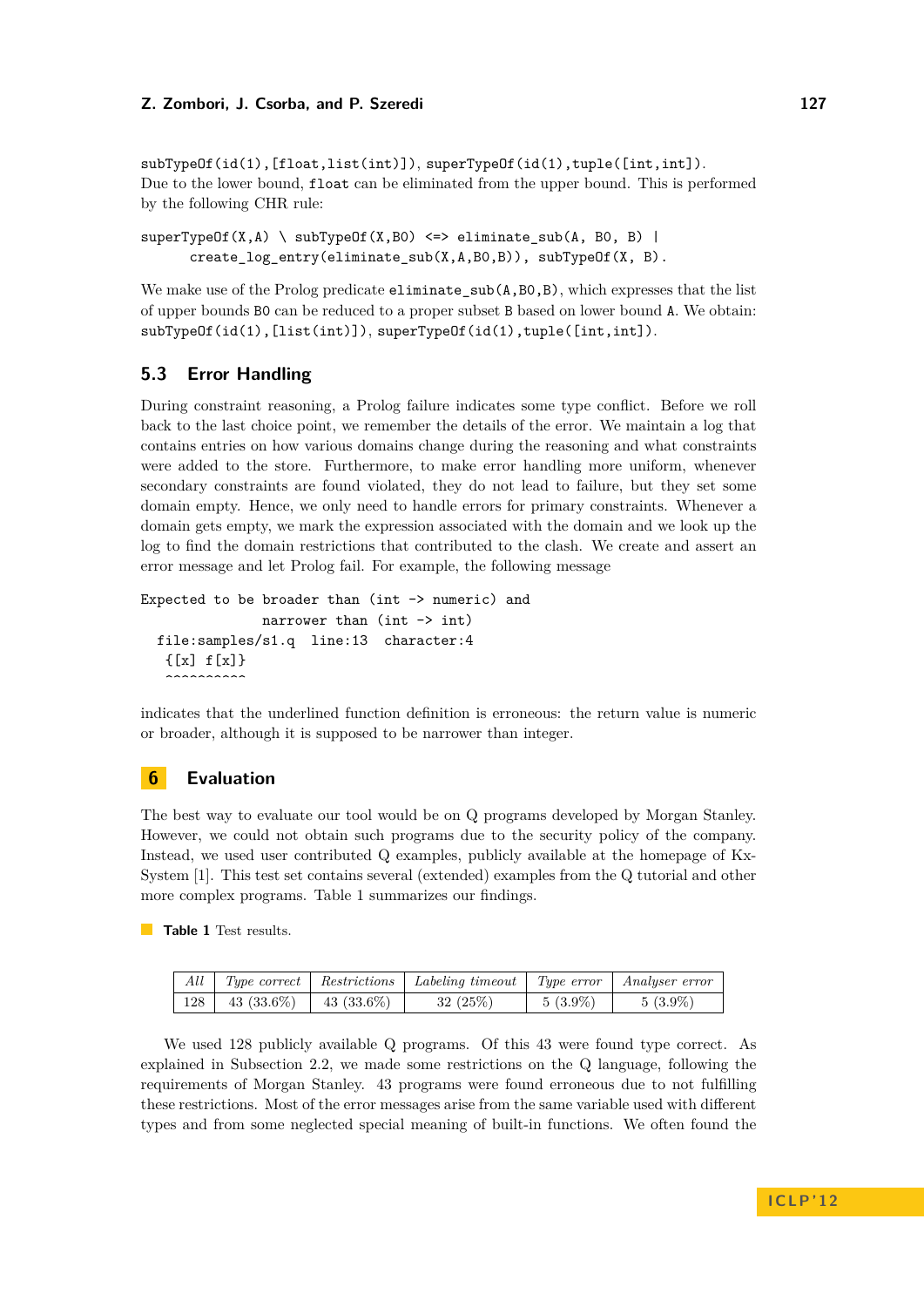case that a function is called but defined in another file that was not included among the examples. In such programs the lack of information often resulted in an extremely large search space to be traversed during labeling. In 32 programs labeling could not find any solution within the given time limit (1000 sec), partly for the former reason.

We were happy to find 5 genuine errors in the test set. These are in the following programs:  $\texttt{run.q}^7\textnormal{, } \texttt{mserver.q}^8\textnormal{, } \texttt{oop.q}^9\textnormal{, } \texttt{quant.q}^{10}\textnormal{, } \text{ and } \texttt{dgauss.q}^{11}\textnormal{. } \text{ We have found } 5$ programs containing some language element that our tool cannot handle well. We are in the process of eliminating these problems.

# **7 Conclusions**

We presented an algorithm and the tool qtchk that can be used for checking Q programs for type correctness. We described how to map this task onto a constraint satisfaction problem which we solve using constraint logic programming tools. We have found that our program is a useful tool for finding type errors, as long as the programmers adhere to some coding practices, negotiated with Morgan Stanley, our project partner. However, we believe that the restrictions that we impose on the use of the Q language are reasonable enough for other programmers as well, and our tool will find users in the broader Q community.

## **Acknowledgements**

The results discussed above are supported by the grant  $TAMOP - 4.2.2.B-10/1-2010-0009$ .

#### **References**

- <span id="page-9-2"></span>**1** Jeffry A. Borror. *Q For Mortals: A Tutorial In Q Programming*. CreateSpace, Paramount, CA, 2008.
- <span id="page-9-5"></span>**2** Luca Cardelli and Peter Wegner. On understanding types, data abstraction, and polymorphism. *ACM COMPUTING SURVEYS*, 17(4):471–522, 1985.
- <span id="page-9-8"></span>**3** János Csorba, Péter Szeredi, and Zsolt Zombori. *Static Type Checker for Q Programs (Reference Manual)*, 2011. http://www.cs.bme.hu/∼zombori/q/qtchk\_reference.pdf.
- <span id="page-9-0"></span>**4** János Csorba, Zsolt Zombori, and Péter Szeredi. Using constraint handling rules to provide static type analysis for the q functional language. *CoRR*, abs/1112.3784, 2011.
- <span id="page-9-6"></span>**5** Bart Demoen, M. García de la Banda, and P. Stuckey. Type constraint solving for parametric and ad-hoc polymorphism. In *Proceedings of Australian Workshop on Constraints*, pages 1–12, 1998.
- <span id="page-9-7"></span>**6** Agostino Dovier, Carla Piazza, Enrico Pontelli, and Gianfranco Rossi. Sets and constraint logic programming. *ACM Trans. Program. Lang. Syst.*, 22(5):861–931, September 2000.
- <span id="page-9-1"></span>**7** Th. Fruehwirth. Theory and Practice of Constraint Handling Rules. In P. Stuckey and K. Marriot, editors, *Journal of Logic Programming*, volume 37(1–3), pages 95–138, October 1998.
- <span id="page-9-3"></span>**8** R. Hindley. The principal type-scheme of an object in combinatory logic. *Transactions of the American Mathematical Society*, 146:pp. 29–60, 1969.
- <span id="page-9-4"></span>**9** Mark P. Jones. Typing Haskell in Haskell. In *Haskell Workshop*, 1999.

 $^7$  <http://code.kx.com/wsvn/code/contrib/cburke/qreference/source/run.q>

 $8$  <http://code.kx.com/wsvn/code/kx/kdb+/e/mserve.q>

 $^9$  <http://code.kx.com/wsvn/code/contrib/azholos/oop.q>

 $10$ <http://code.kx.com/wsvn/code/contrib/gbaker/common/quant.q>

 $11$ <http://code.kx.com/wsvn/code/contrib/gbaker/deprecated/dgauss.q>